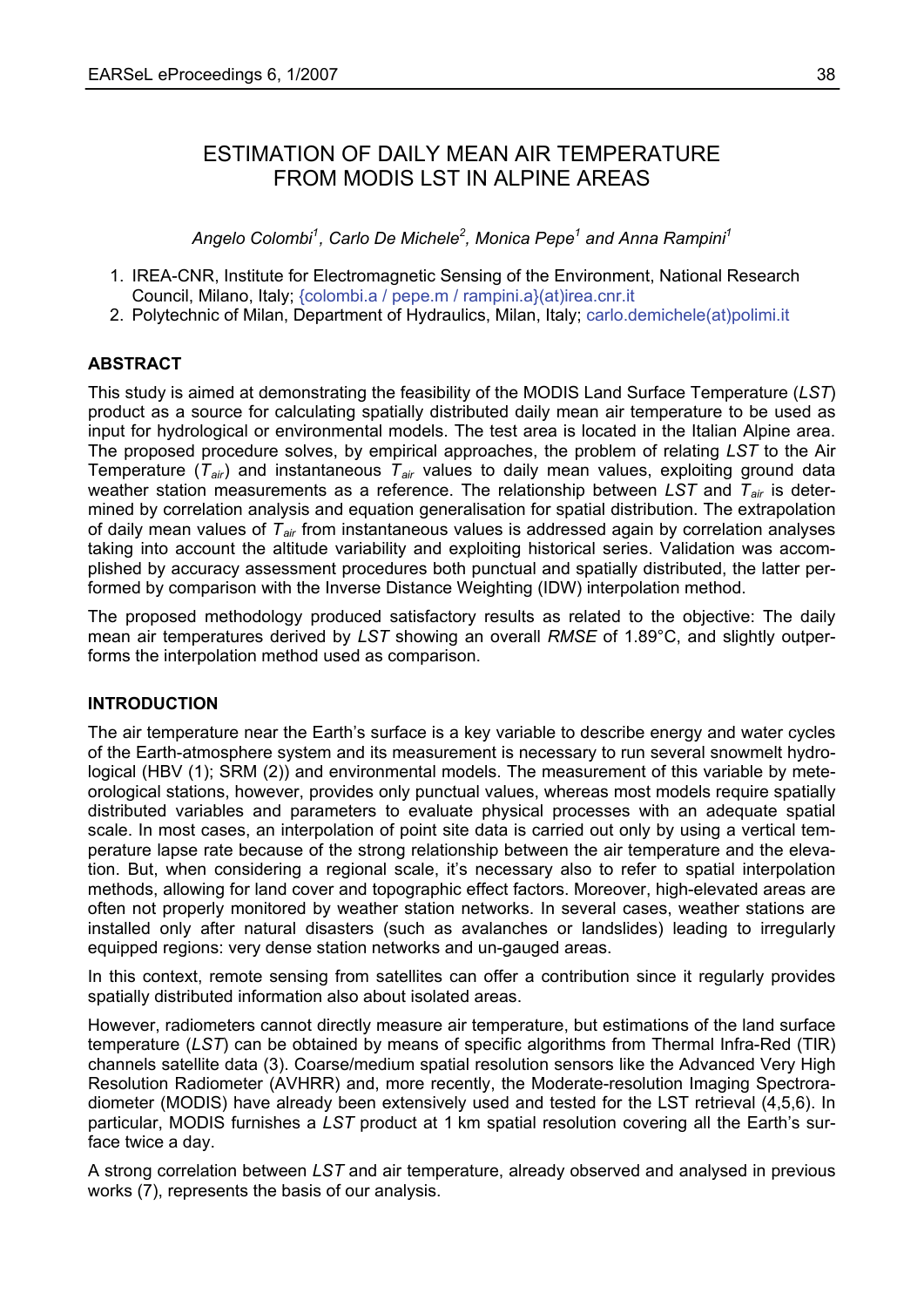However, there is a major constraint in the use of optical TIR remotely sensed observations which concerns the cloud coverage: Under cloud sky conditions it is impossible to retrieve any information. As compared to a weather station network that operates every day, information can therefore result incomplete, considering that most models require data on a daily basis for a long period.

In previous research, similar analyses were carried out using a Temperature Vegetation indeX (TVX) technique (8,9). This methodology is based on the assumption that the surface temperature of a closed canopy is equal to the air temperature and so the air temperature can be derived by solving the regression equation  $LST = a + b \cdot SVI$  for the saturated value of a Spectral Vegetation Index (*SVI*), usually the Normalized Difference Vegetation Index (*NDVI*). However, the aim of our study is to obtain an estimation of *Tair* in the Alpine area, where high altitudes make the *NDVI* unusable because of snow and bare ground. Moreover, by using the *NDVI*, only day-time satellite overpass can be considered, losing night-time observations. Other previous experiences about the derivation of air temperature from TIR channels analysed the problem at a continental scale in order to verify climate global change (10); in this work, we deal with a regional scale for which a higher accuracy and resolution are required.

## **METHODS**

The selected sensor for the study is the Moderate Resolution Imaging Spectroradiometer (MODIS), onboard EOS NASA's TERRA platform, that provides thermal infrared data in ten spectral bands (6.5-15 µm bandwidth) at a spatial resolution of 1 km. Its suitability for the purpose is based on the MODIS sensor's spatial, temporal and spectral characteristics. The latter allow of the solution of the thermal infrared radiometric correction by means of the *MODIS Generalized Split-Window LST Algorithm* (11,12,13). This algorithm is based on average emissivity in bands 31 (10,780-11,280 µm) and 32 (11,770-12,270 µm) to retrieve LST from the MODIS sensor.

Although satellites provide global coverage, this kind of measure requires two important operations in order to properly map daily mean air temperature as required by most models; therefore our study can be conceptually divided into two different steps. Since the satellite sensor gives information only about LST, the first step (hereafter STEP1) of the analysis is the evaluation of relationships between the satellite-derived LST and the *in situ* measurements of *Tair*, taken as close as possible to the moment of the satellite overpass. The second step of the analysis (hereafter STEP2) concern the evaluation of daily mean values of air temperature from instantaneous values. In fact, unlike weather stations, Earth Observation data are acquired instantaneously twice a day, while hydrological and climate models often require a daily mean value (14). Nevertheless, polar orbit satellites overpass the same area every day at approximately the same time, so that data sets belonging to different dates are comparable.

The study of both of these relationships – STEP1 and STEP2 - enable input data to be obtained for different hydrological and environmental models. Naturally, the accuracy of this analysis affects that of the models, and so their sensitivity must be considered too.

The selected study area (3,500 km<sup>2</sup>) is located in the Italian Alps, Lombardia district (Figure 1), where Terra overpasses every day between 10 and 11 AM and between 9 and 10 PM.

STEP1 consisted in a statistical procedure to retrieve a relationship between *LST* and *Tair* during the period between January and June 2003.

The EO data set is composed of all passages of Terra satellite in this 182-day period: 364 MODIS LST products (MOD11 L2 swath, 182 day-time and 182 night-time). From this data set, the clear sky control resulted in 124 usable dates (70%); whereas only few pixels were sufficiently clear to be analysed in the remaining dates.

*In situ* measurements of the air temperature, at 2-meter height, were collected at half-hour time steps in the January-June period from 1996 to 2003 by a network of 42 meteorological stations (Figure 1), managed by the Regional Environmental Protection Agency of Lombardia (ARPA Lombardia).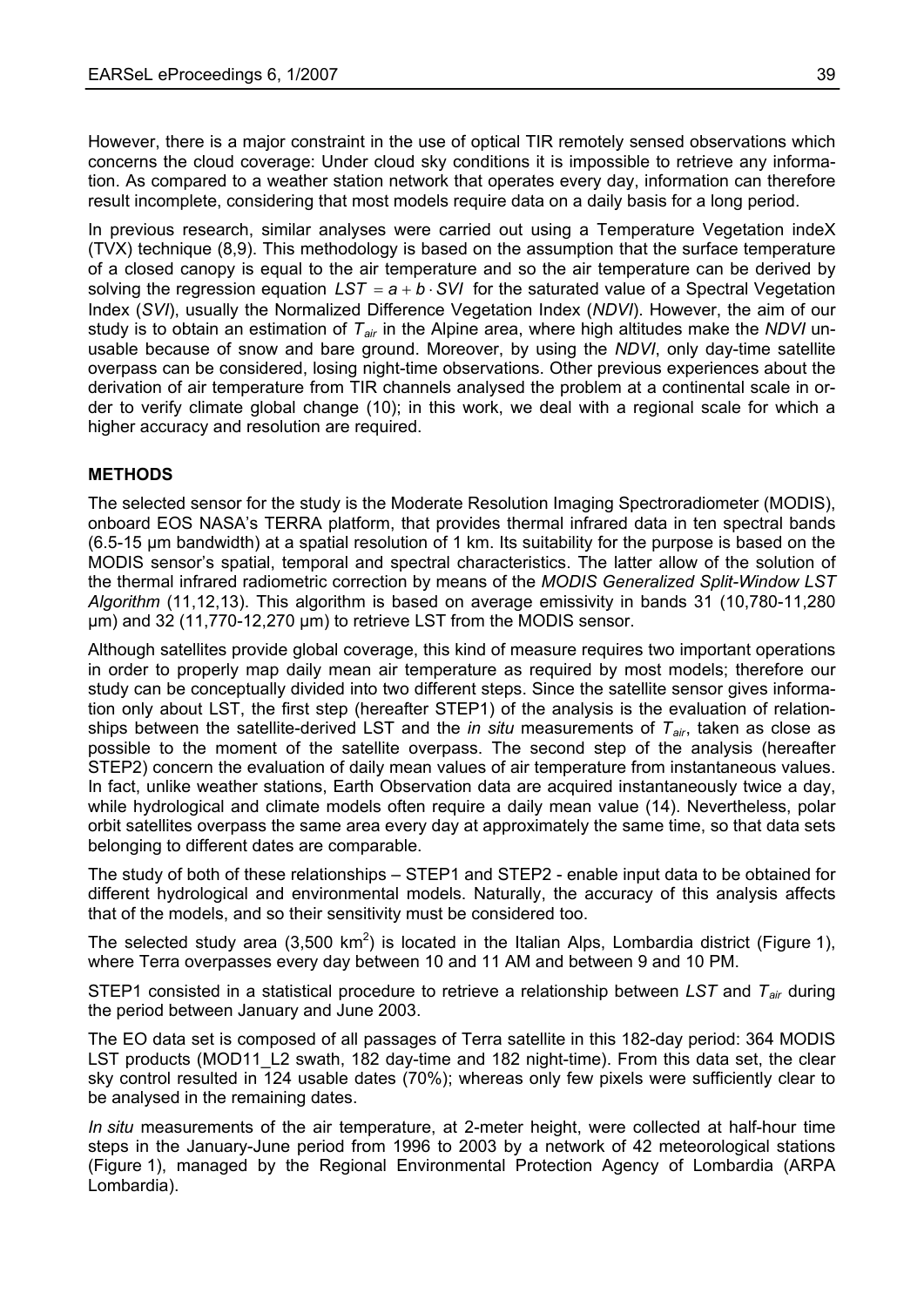

*Figure 1: Study area. In evidence all the weather stations used in the analysis. Station sited at the highest altitudes (more than 2000 m) are shown as squares instead of triangles.* 

### **Statistical analyses – STEP 1: Air temperature and land surface temperature relationship**

The STEP1 correlation analyses were applied at first separately to each of the 42 selected stations to assess the feasibility of such a statistical approach; then they were applied to the entire data set for identifying a typical equation representative of the area at hand, or of some sub-areas.

The first correlations were obtained for each station, distinguishing between night-time and daytime satellite overpass, as a direct consequence of the different trend observed for each station during the two different moments.

This analysis pointed out a strong linear correlation for all selected stations (determination coefficient *R*<sup>2</sup> always higher than 0.75 and often higher than 0.9) and there were no evidences of different dynamic depending on different months. Obtained relationships were then compared with the *Tair* - *LST* equation. In 69 of the 84 cases (42 day-time and 42 night-time) the regression line showed an angular coefficient lower than 1 and intersects the *Tair* - *LST* line. This can be considered as a consequence of a physical characterisation of the area: For high temperatures *LST* is greater than *Tair*, while it is the opposite for low temperatures. Figure 2 shows this feature for one meteorological station (*Alla Braccia*).



*Figure 2: Night-time and day-time relationships estimated for Alla Braccia station. For low temperatures LST is lower than T<sub>air</sub>, while for high temperatures LST is higher than T<sub>air</sub>.* 

Starting from these encouraging results, some procedures of generalization were tested in order to obtain, for a selected group of stations, a unique equation representative of the relationship between *Tair* and *LST*. On the basis of the statistical sample and considering the literature, we focused our attention on the land cover, on the altitude and on the proximity of available stations. These three criteria were used to introduce a sub-setting of the data set in different sub-areas, and their consistency and performances were tested during the analysis.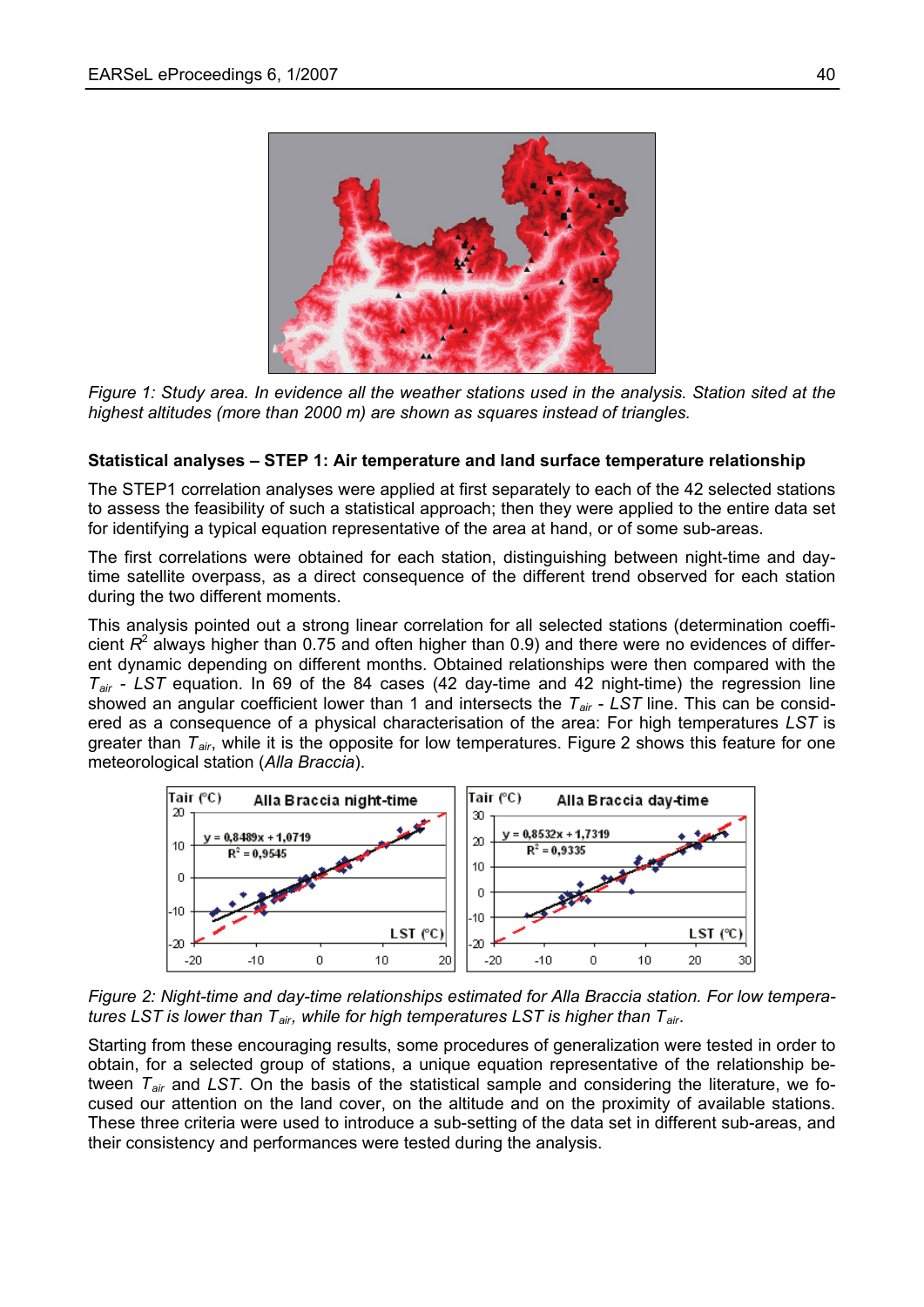In particular, as regard to the land cover, the stations showed a similarity that did not allow of the evaluation of a different behaviour (31 of 42 stations belong to the Forest and seminatural area CORINE Land Cover macrocategory).

The best generalization results were achieved by considering altitude as the main variable that affects this kind of relationship. In fact, on the assumption that stations at close altitude behave similarly, two relationships (one day-time and one night-time) for high altitude stations were found, using the 11 stations, among the 42 available (Figure 1), located at an altitude higher than 2,000 metres. In particular, from these selected 11 stations, we used six stations for the calibration of these two relationships over the 182-day period, while the other five were used to validate the relationships during the same period.

Outcomes clearly demonstrated the actual possibility to obtain two general relationships (one daytime and one night-time) as the altitude is considered the sub-setting criterion. The most satisfactory results are obtained considering the night-time equation: In particular, the determination coefficients  $(R^2)$  are equal to 0.86 for night-time (see Figure 3) and to 0.80 for day-time, with validation Root Mean Square Error (*RMSE*) of 2.47 and 3.36°C, respectively. The resulting equations are:

> $T_{\text{air}} = 0.649 \cdot \text{LST} + 1.4036$  day - time  $T_{air} = 0.791 \cdot LST + 2.7691$  night - time



*Figure 3: Relations estimated for high altitude stations during night-time. The calibration (left figure)*  shows a  $R^2$  of 0.86; from the validation (right figure) a regression line very close to the 1:1 line was *obtained* .

The last generalization procedure, based on the closeness of the selected stations, was performed by considering stations belonging to different hydrological watershed. However, this last analysis led to worse results in terms of *RMSE* (between 3.14 and 4.64°C).

These results confirm that the relationship between *LST* and *Tair* depends on the altitude range rather than on other parameters, which may be explained by the importance of altitude for both air and surface temperatures. The analysis based on the altitude criterion showed another important result: While night-time and day-time relationships are very similar for stations located at high altitudes, the trend is very different for the lowest stations and, in some cases, seems to demonstrate the thermal inversion phenomenon. In fact, during night-time *Tair* is greater than *LST*, while LST is higher during day-time. Figure 4 shows this behaviour for one station (*Morbegno* sited at 242 m a.s.l).

### **Statistical analyses – STEP2: Instantaneous and daily mean air temperature relationship**

STEP2 of the analysis regarded the extrapolation of daily mean value of air temperature (*Tair* mean) from the instantaneous values (*Tair* inst). The estimation of this kind of relationship is based on the existence of a standard air temperature diurnal cycle, characterised by a typical shape, dependent on several conditions such as the altitude, the latitude and the season, as a consequence of solar irradiation.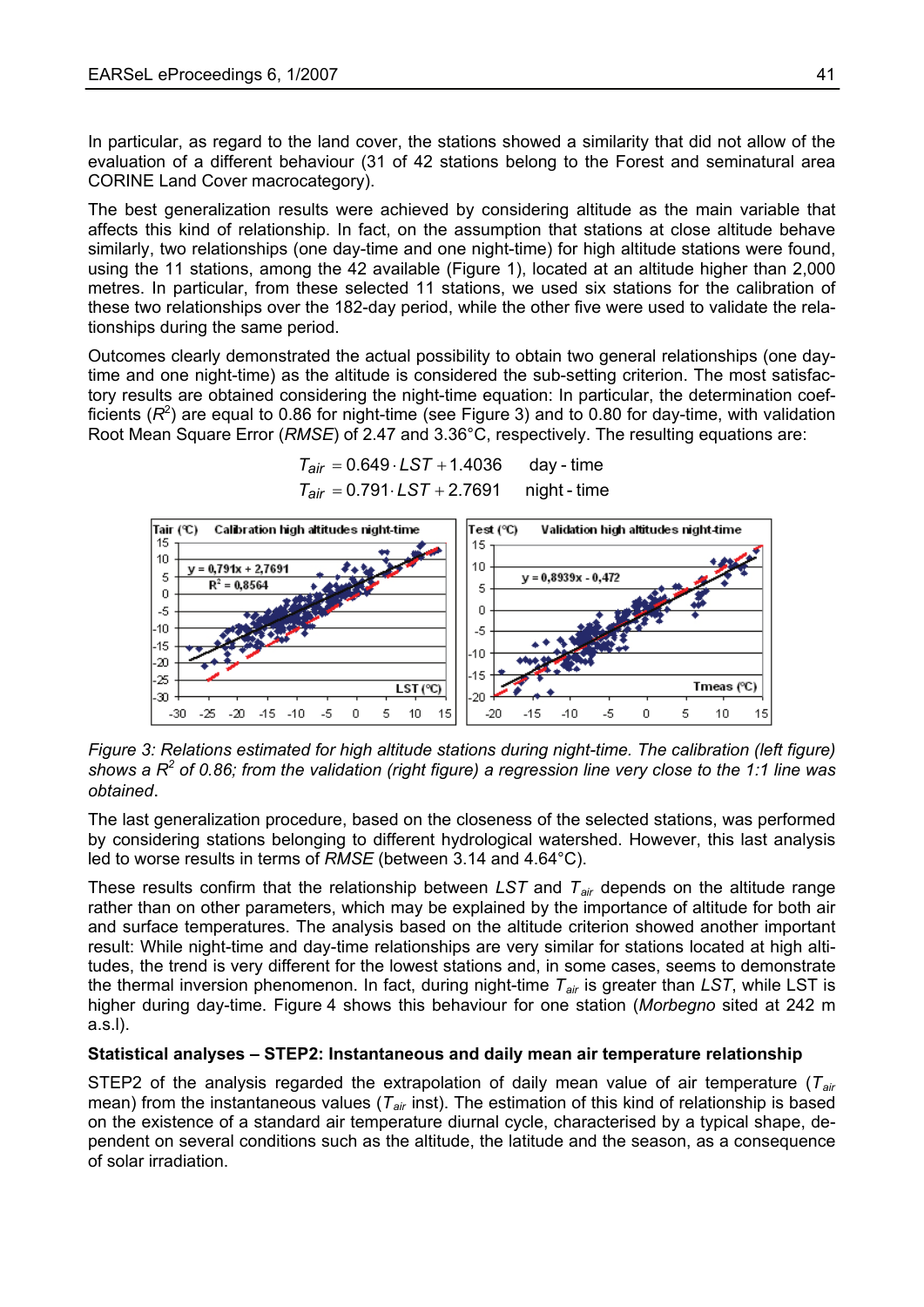First of all, some empirical relationships considering all of these conditions were estimated. The main feature that clearly emerged was the strong linear correlation between instantaneous and daily mean air temperature observed in every station, every hour and every month. Therefore, the similarity of these relationships suggested, also in this case, to subdivide the analysis according to the altitude range (0-500 m, 500-1,000 m, 1,000-1,500 m, 1,500-2,000 m and higher than 2,000 m) and according to the month (from January to June), with reference only to the closest satellite overpass hours, whereas the latitude influence was considered negligible due to the regional scale of the study.

From the processing of the data, two linear correlations between  $T_{air}$  mean and  $T_{air}$  inst were obtained for each month in each elevation range, one referring to the day-time and one to the nightime MODIS overpasses, respectively. All obtained relationships were characterised by high values of the determination coefficient  $(R^2$  from 0.83 to 0.92).



*Figure 4: Thermal inversion observed at Morbegno weather station.* 

### **RESULTS**

For evaluating STEP1 and STEP2 analyses together, a validation procedure was designed taking into account the twofold character of the analyses: punctual and spatially distributed.

The first validation procedure is based on the application of single punctual relationships (i.e. the ones retrieved in STEP1 for each station) to retrieve the instantaneous air temperature from *LST*. Then, according to the month and the altitude, the correlations found within STEP2 were applied, obtaining the final estimations of daily mean air temperature from the instantaneous values. Therefore, by a comparison with the actual values of mean air temperature measured by the ground stations, it was possible to verify the accuracy of results.

In order to evaluate the results under different conditions, we selected ten weather stations from the previous 42, located at different altitudes and not used in the calibration of the STEP2 relationships. Then, we selected, within the analysed six-month period, two days for each month, not used in the calibration phase of STEP 1, during which satellite derived LST were taken, one day-time and one night-time. From a total number of 120 data - twelve days over ten stations - the validation showed *RMSE* values ranging between 1.44 and 3.69°C, according to the different stations considered, and a global *RMSE* of 2.14°C. It was also observed that 64% of estimation errors are less than 2°C and 39% are less than 1°C; and there is no systematic error of overestimation or underestimation. From these results we can infer that in most cases errors are consistent with their usability as inputs to environmental models. Low errors resulting from this validation procedure also suggest that the error propagation induced by STEP1 in STEP2 does not affect the overall results. In fact, errors due to the whole procedure are comparable to those of the STEP1 alone.

After that, a comparison with an alternative estimation standard method, commonly used in environmental modelling, was made in order to qualitatively estimate the efficiency of the empirical proposed method as for generalisation capability (i.e. spatial distribution). A spatial interpolation methodology, the Inverse Distance Weighting method (IDW), integrated with a vertical lapse rate (0.6°C / 100 m), was used to alternatively estimate daily mean air temperature on the basis of only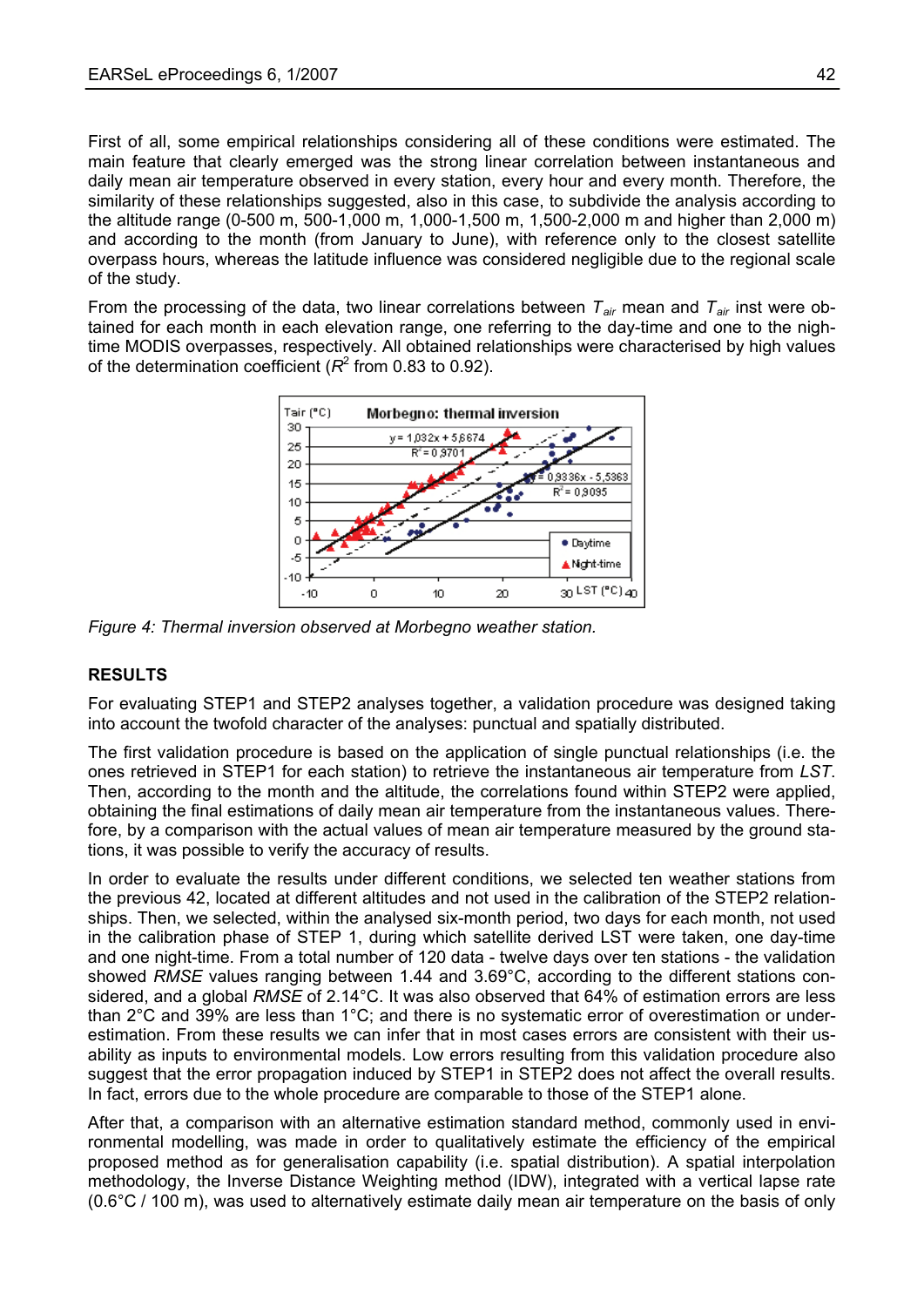ground data. In particular, the IDW procedure estimates the daily mean air temperature in a certain site as a particular function of the daily mean values measured by the nearest selected stations and of their distance from the site.

*Table 1: Results of the validation of the satellite procedure for deriving daily mean air temperature, on the basis of 120 data collected by 10 different stations. Actually, only 100 of 120 data were suitable for the validation analysis because of the cloud coverage.* 

| <b>Station</b>  | # data | <b>RMSE</b> |  |
|-----------------|--------|-------------|--|
| Alla Braccia    | 11     | 2.42        |  |
| Aprica          | 9      | 2.09        |  |
| Carona ARPA     | 11     | 2.02        |  |
| Funivia Bernina | 11     | 1.82        |  |
| Lanzada 2       | 11     | 222         |  |
| Lanzada 5       | 11     | 1.67        |  |
| Lenna           | 10     | 2.99        |  |
| Monte Masuccio  | 9      | 3.69        |  |
| Semogo          | 9      | 1.44        |  |
| Val Torreggio   | 8      | 2.83        |  |
| Total           | 100    | 2.14        |  |

Then, by a comparison of the results with the actual mean air temperature measured by the test station, it was possible to verify the result accuracy. The comparison was conducted on one test station (*Val Pola* station, 2,330 m), by considering for the Inverse Distance Weighting method a number of ten near weather stations. This choice was forced by the fact that we decided to compare the two methodologies in a well-monitored area; thus, under the best conditions for IDW methodology.



*Figure 5: Map of instantaneous day-time LST temperature from MOD11 (on the left) and map of daily mean air temperature from IDW method (on the right) around Val Pola weather station (29 June 2003).* 

Also in this case, the statistical sample was composed of two values for each month, referring to the different moment of the satellite overpass (half day-time and half night-time), and the test data were excluded from the correlation analysis of STEP1 and STEP2.

For the remote sensing procedure, in STEP1 the generalised correlation of high altitude was used to evaluate *Tair*, from *LST*, and, as a consequence, the relationship referring to the highest altitude range was used in STEP2 to derive the  $T_{air}$  mean value from the  $T_{air}$  inst. This allows the behaviour of the two general relationships to be verified together, which is more appropriate to our purpose.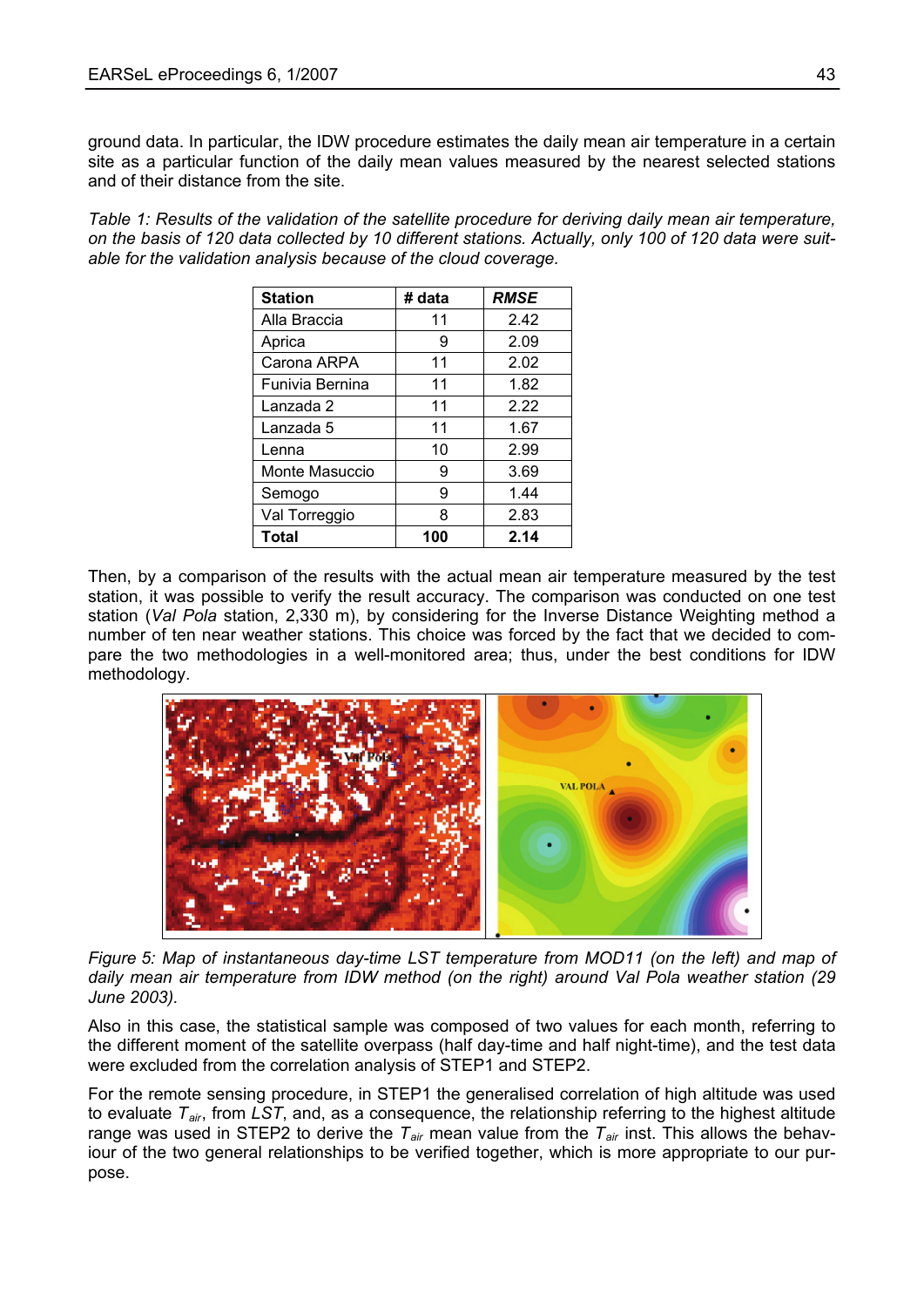The analysis showed that the two contending methodologies lead to similar results (Table 2): in four cases, the satellite-derived *LST* procedure is outperforming, in three cases Inverse Distance is more accurate and in the remaining five cases the errors are similar. This result is very encouraging, since it demonstrates that this remote sensing method is comparable with a standard spatialisation method even in a very well-monitored area. On the other hand, this method is the only one usable in un-gauged areas. Moreover, by a deeper analysis considering also the acquisition moment, we can notice that in all night-time simulations, the remote sensing methodology is better or similar than Inverse Distance, while it is less performing during day-time. This is a direct consequence of the previous results of STEP1: the punctual relationships of all the stations are better in night-time than in daytime.

respectively, while for the IDW, they are equal to 1.9 and 0.8°C. The closeness of the mean values, besides the high values of the standard deviations, does not point to a significant prevalence Finally, a statistical analysis of the results was made in order to identify the best method for this case study. While Inverse Distance method shows a *RMSE* of 2.23°C, the remote sensing procedure shows a *RMSE* of only 1.89°C: In this case study better results are therefore achieved by processing remotely sensed data. Figure 6 shows the analysis results in terms of errors and differences between actual measured temperatures and estimated temperatures from both methods. At present, this is just a qualitative evaluation and a quantitative evaluation cannot be made, mainly because of the fairly small number of data analysed. In fact, the mean of estimation errors and their standard deviations calculated for the remote sensing method are equal to 1.4 and 1.0°C, of one method and does not allow us to rank the two methods.

|                    | T mean from<br>satellite $(^{\circ}C)$ | $T$ mean from<br>spatial interpo-<br>lation $(^{\circ}C)$ | T measured<br>$(^{\circ}C)$ | Error from<br>satellite $(^{\circ}C)$ | Error from<br>spatial inter-<br>polation (°C) |
|--------------------|----------------------------------------|-----------------------------------------------------------|-----------------------------|---------------------------------------|-----------------------------------------------|
| 11 Jan 2003 21:30h | $-9.7$                                 | $-12.5$                                                   | $-9.7$                      | 0.0                                   | $-2.8$                                        |
| 18 Jan 2003 10:25h | $-6.9$                                 | $-8.9$                                                    | $-7.9$                      | 1.0                                   | $-1.0$                                        |
| 21 Feb 2003 10:15h | $-4.0$                                 | $-7.8$                                                    | $-5.0$                      | 1.0                                   | $-2.8$                                        |
| 28 Feb 2003 21:30h | $-4.0$                                 | $-6.0$                                                    | $-3.0$                      | $-1.0$                                | $-3.0$                                        |
| 09 Mar 2003 21:20h | $-1.4$                                 | $-3.0$                                                    | $-2.1$                      | 0.7                                   | $-0.9$                                        |
| 14 Mar 2003 10:30h | $-3.2$                                 | $-4.7$                                                    | $-6.7$                      | 3.5                                   | 2.0                                           |
| 24 Apr 2003 21:35h | 3.4                                    | 3.6                                                       | 2.0                         | 1.4                                   | 1.6                                           |
| 24 Apr 2003 10:25h | $-0.3$                                 | 3.6                                                       | 2.0                         | $-2.3$                                | 1.6                                           |
| 03 May 2003 21:30h | 3.4                                    | 3.2                                                       | 2.4                         | 1.0                                   | 0.8                                           |
| 15 May 2003 10:45h | 1.0                                    | $-0.1$                                                    | $-1.9$                      | 2.9                                   | 1.8                                           |
| 12 Jun 2003 20:40h | 12.5                                   | 12.6                                                      | 14.3                        | $-1.8$                                | $-1.7$                                        |
| 29 Jun 2003 10:15h | 13.1                                   | 10.6                                                      | 13.5                        | $-0.4$                                | $-2.9$                                        |
| <b>RMSE</b>        |                                        |                                                           |                             | 1.89                                  | 2.23                                          |

*Table 2: Results of comparison between satellite and spatial interpolation methods on the basis of*  12 dates for Val Pola station.



*Figure 6: Comparison of the two estimation methods (on the left) and their errors (on the right).*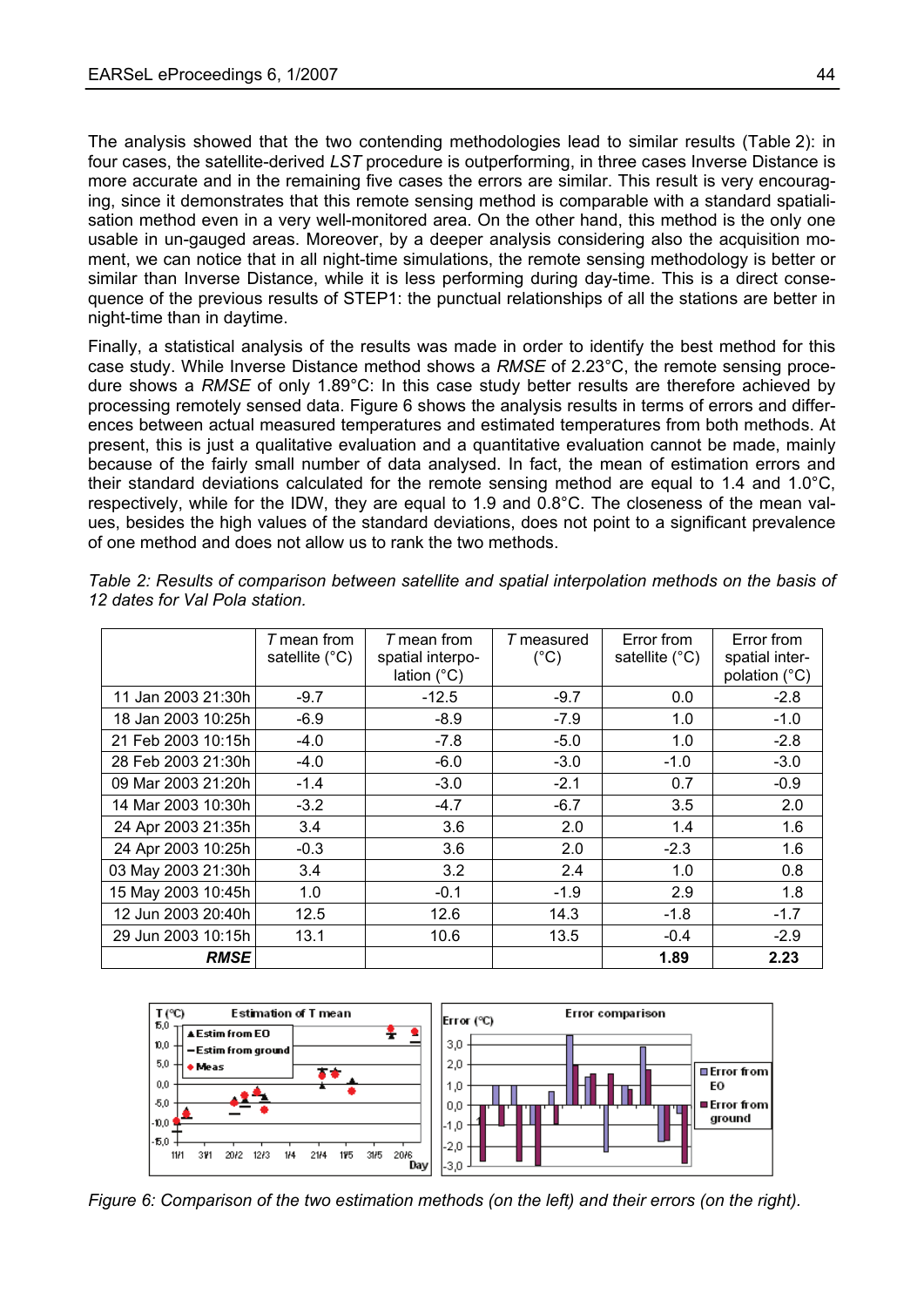#### **CONCLUSIONS**

This study demonstrates the validity of remotely sensed *LST* (MOD11\_L2 product) as a source for calculating daily mean air temperature. The proposed procedure solves, by empirical approaches, the problems of relating *LST* to *Tair* and *Tair* inst to *Tair* mean, exploiting ground data weather station measurements as a reference. The relationship between *LST* and *Tair* is determined by a correlation analysis and a generalised procedure (STEP1). The extrapolation of daily mean *T* values from instantaneous *T* values is addressed again by correlation analyses taking into account the altitude variability and by processing historical series (STEP2). Validation was accomplished by accuracy assessment procedures both punctual and spatially distributed, the latter by comparison with the Inverse Distance Weighting interpolation method.

Results are satisfactory since the obtained *RMSE*, approximately 2°C, can be considered acceptable for the purpose of providing daily mean air temperature values as input for distributed and semi-distributed models. The suitability for the purpose relies not only on the accuracy but mainly on the possibility to directly derive a map of daily mean air temperatures at 1 km resolution.

Nevertheless, this error can hardly be reduced, since the punctual relationships between *LST* and *Tair* estimated for each station in STEP1 on the basis of hundreds data showed an error of about 1-  $2^{\circ}$ C.

The generalized correlations between *Tair* and *LST*, as assessed and validated for high altitudes, demonstrates a good generalisation capability (considering also stations far from each other) and acquires much importance by considering that, generally, very few stations are located above 2,000 meters and there is a gap of information regarding high elevated areas. Therefore, availability of such a relation enables mean air temperatures to be estimated also in a usually un-gauged altitude range, solving one of the most common problems of hydrology and climatology of the Alps. Moreover, the calibration of this kind of relationship between *Tair* and LST for high altitude zones does not require a dense meteorological network, but only a high number of data that could be collected by several stations – not necessarily close - or by few stations with historical series.

Further developments will consider mainly three topics. At first, the quantitative evaluation of the difference between the proposed methodology and traditional spatial interpolation methods, as well as of the influence of the weather station network density on this difference, in particular to understand, if there is a network density value below which the use of satellite data is advisable. The second development will regard the sensitivity analysis of environmental and hydrological models to such inputs, in order to evaluate errors induced by the assimilation of remotely sensed data. Another development will consider the introduction in the analyses of the MODIS imagery onboard the EOS-Aqua satellite, allowing of the acquisition of two more values of LST for each day. This will likely improve the procedure in terms of both accuracy and frequency of daily mean air temperature maps.

#### **ACKNOWLEDGEMENTS**

This study was co-funded by the EC in the framework of AWARE (A tool for monitoring and forecasting Available WAter REsource in mountain environment), a STREP Project in the FP6 GMES Initiative. The authors wish to thank ARPA Lombardia for all the data available from its network weather stations.

#### **REFERENCES**

1 Bergstrom S, 1976. Development and applications of a conceptual runoff model for Scandinavian catchments. Swedish Meteorological and Hydrological Institute, Report RHO, No. 7, Ph.D. Thesis (Norrköping, Sweden)